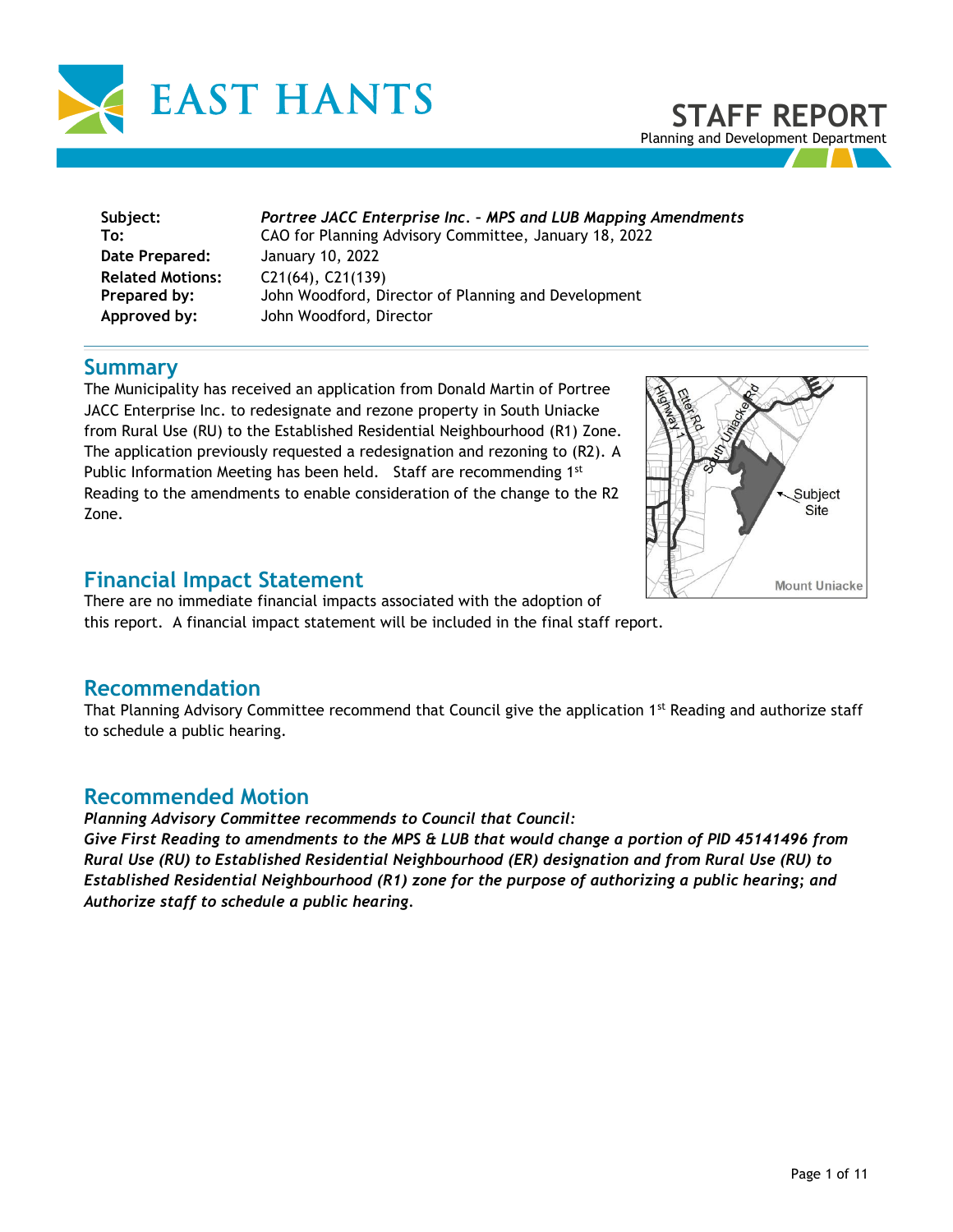#### **Background**

In February 2021 the Municipality received an application from Donald Martin on behalf of Portree JACC Enterprise Inc. The original application sought to redesignate and rezone property in South Uniacke from Rural Use (RU) to Two Dwelling Unit Residential (R2) Zone. This would also require a change in the land use designation. Subsequently, the applicant has altered the application to redesignate and rezone the property to the Established Residential Neighbourhood (R1) Zone. Council previously authorized a public information meeting, which was held on April 6, 2021. Council also previously authorized staff to schedule a public hearing and gave the change first reading. However, with the changed request to R1, first reading will have to be conducted again.



An excerpt of the zoning map to the left shows the location of the subject property (PID 45141496) which is accessed via the South Uniacke Road. The forested property totals 41.4 Ha. The zoning is Rural Use (RU) except for the portion along the Sackville River, which is Watercourse Greenbelt (WG). The property also shares a boundary with the municipal boundary with Halifax Regional Municipality (HRM). The abutting property in HRM is zoned Mixed Resource (MR-1) under the Beaver Bank, Hammonds Plains & Upper Sackville Land Use Bylaw.

#### **Development Proposal**

The purpose of this proposal is to amend the Generalized Future Land Use Map (GFLUM) and the Land Use Bylaw Map to change the designation from Rural Use (RU) to Established Residential Neighbourhood (ER) and the zone from Rural Use (RU) to Established Residential

Neighbourhood (R1). The purpose of the application is to enable the development of a low density subdivision. The concept plan shown below contains 50 potential lots. However, this plan is a concept only and has not been reviewed for open space contribution or the impact that wetland on the property may have on street layout and lot creation.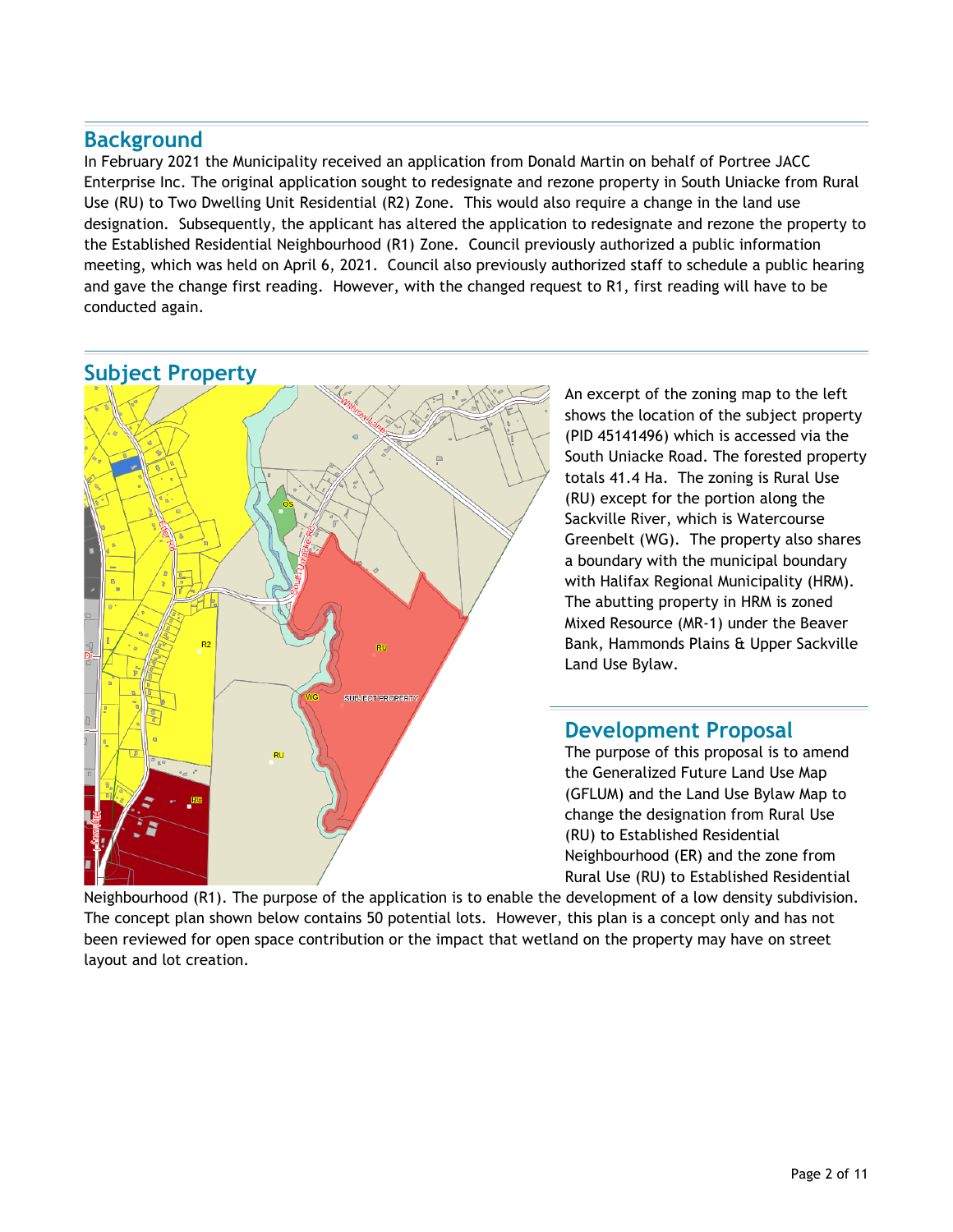

## **Policy Analysis**

Staff are currently reviewing the proposed amendments based on the applicable policies contained in the Municipal Planning Strategy (MPS). Staff have requested comments from internal departments and external agencies. A detailed table of the evaluative criteria from the enabling policies and corresponding comments from staff and reviewing agencies will be attached to the final report.

The Mount Uniacke Growth Management Area is unique in that it enables development based on on-site sewage and water service. However, within this area the Rural Use (RU) Zone does not allow new roads. As a result, the property will have to be redesignated and rezoned to enable the development.

In evaluating this application, Staff will refer to MPS polices associated with the Mount Uniacke Growth Management Area as well as general policies related to amending the MPS and the Land Use Bylaw (Appendix A).

To date, staff have learned the following from reviewing agencies:

The RCMP have no concerns unless the proposed roads extend into HRM and provide the only access to this part of an adjacent municipality.

Halifax Regional Municipality have no concerns and also comment on the road reserves shown terminating at the HRM boundary. They note that based on regulations in HRM, no new roads are anticipated in this area that would connect with the proposed roads in the concept plan.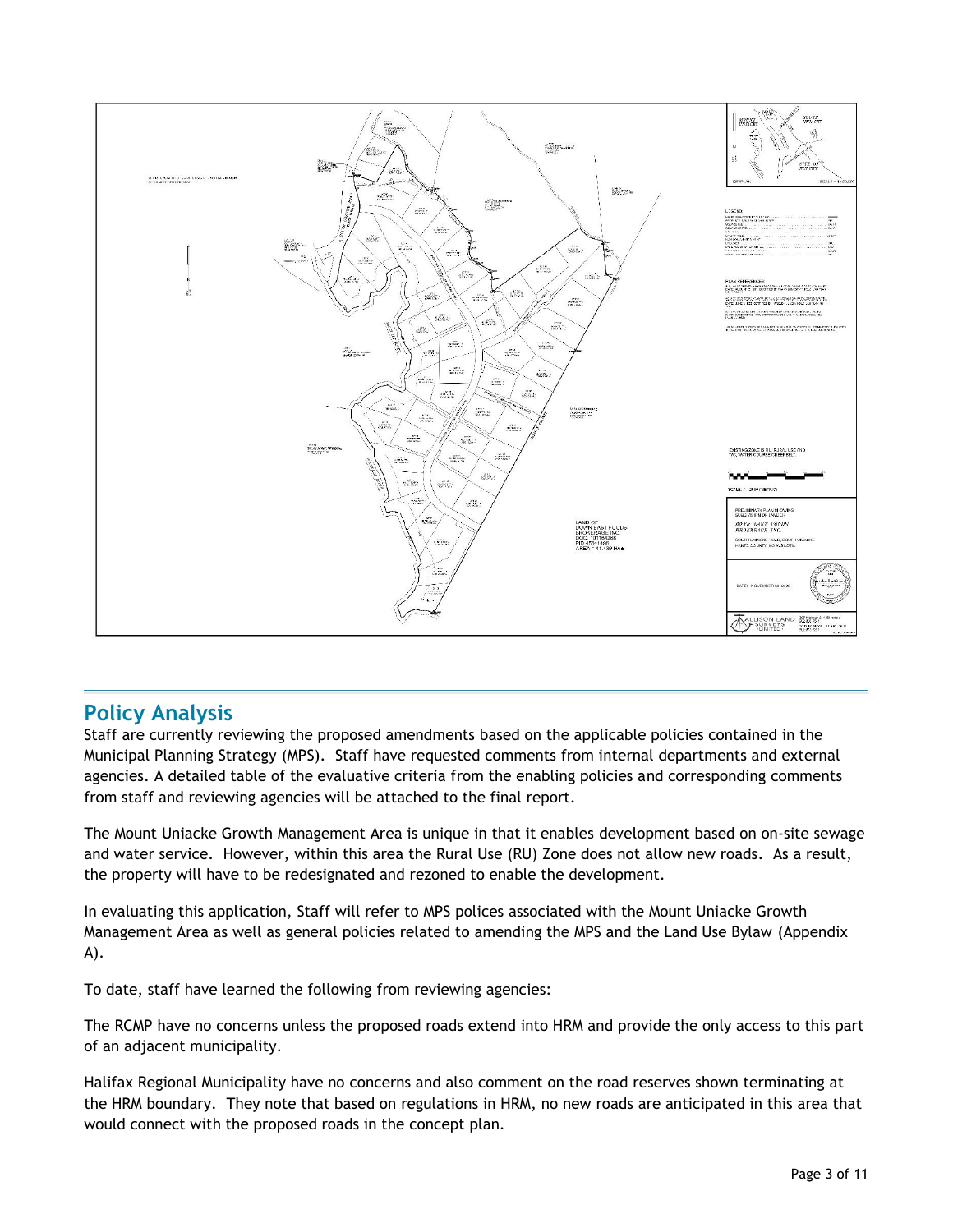NS Public Works are not requiring a traffic impact study. Their other comments, related to intersection location and drainage, would be addressed at the subdivision stage.

East Hants Infrastructure & Operations (I&O) comments related only to road layout that would be addressed at the subdivision stage.

The Sackville Rivers Association comment that this property abuts the Sackville River and any development has the potential to harm the river. They also point out that a large wetland complex exists on this property. They are hopeful that the Watercourse Greenbelt (WG) area remains undeveloped and comes into public ownership to allow a future river conservation corridor trail system they envision spanning HRM and East Hants. The WG portion of the property is not proposed to be redesignated and rezoned.

East Hants Parks Recreation & Culture (PRC) comments relate to open space acquisition that will be addressed at the subdivision stage. PRC note that East Hants may acquire open space land fronting onto the Sackville River and adjacent to the municipal boundary to connect to any future trail network within HRM.

Richard Gagné from earth-water Concepts inc. was also engaged by the applicant to conduct a Level 1 groundwater assessment for the proposed development (study posted separately with this report). Although the report recommends that a Level 2 assessment be conducted, the report indicates that issues with quantity are not expected. The report suggests that, even using a conservative estimate, there is a potential for 500 additional dwellings within the groundwater recharge area. The consultant's main concern is well interference within the new subdivision if wells are placed too close together. After discussing the report with the consultant, staff are satisfied that the Level 1 assessment has demonstrated that it is highly probable that these potential 50 lots are in an area with an adequate quantity and quality of groundwater and staff are not recommending that a Level 2 assessment be required.

Council's decision on this application is not appealable to the NSUARB as it involves an amendment to the MPS.

#### **Citizen Engagement**

Planning staff are complying with the Citizen Engagement Policies of the Municipal Planning Strategy while processing the amendments. An advertisement outlining the proposal and indicating that it is under review by staff was placed in the March 24, 2021 edition of the *Chronicle Herald*. As part of the review process, a public information meeting (PIM) was required, for MPS amendments, to hear input from the community. The meeting was held digitally on April 6, 2021 with 15 participants. Comments were as follows:

- Condition of the South Uniacke Road & bridge
- Impact of development on property taxes
- Environmental impact on Sackville River and wetlands
- Impact on wells in area

Notes from the meeting are found in Appendix A of this report.

A survey was circulated to 50 property owners within 500m of the site in August 2021. Three responses were received and have been posted with this report. Respondents were concerned with traffic and safety on South Uniacke and Etter Road, objected to the R2 zoning that could double density (no longer an issue), had concern with accessing child care for school aged children with additional population and the lack of municipal services in the area.

If a public hearing is approved staff will again circulate to all property owners within 500m.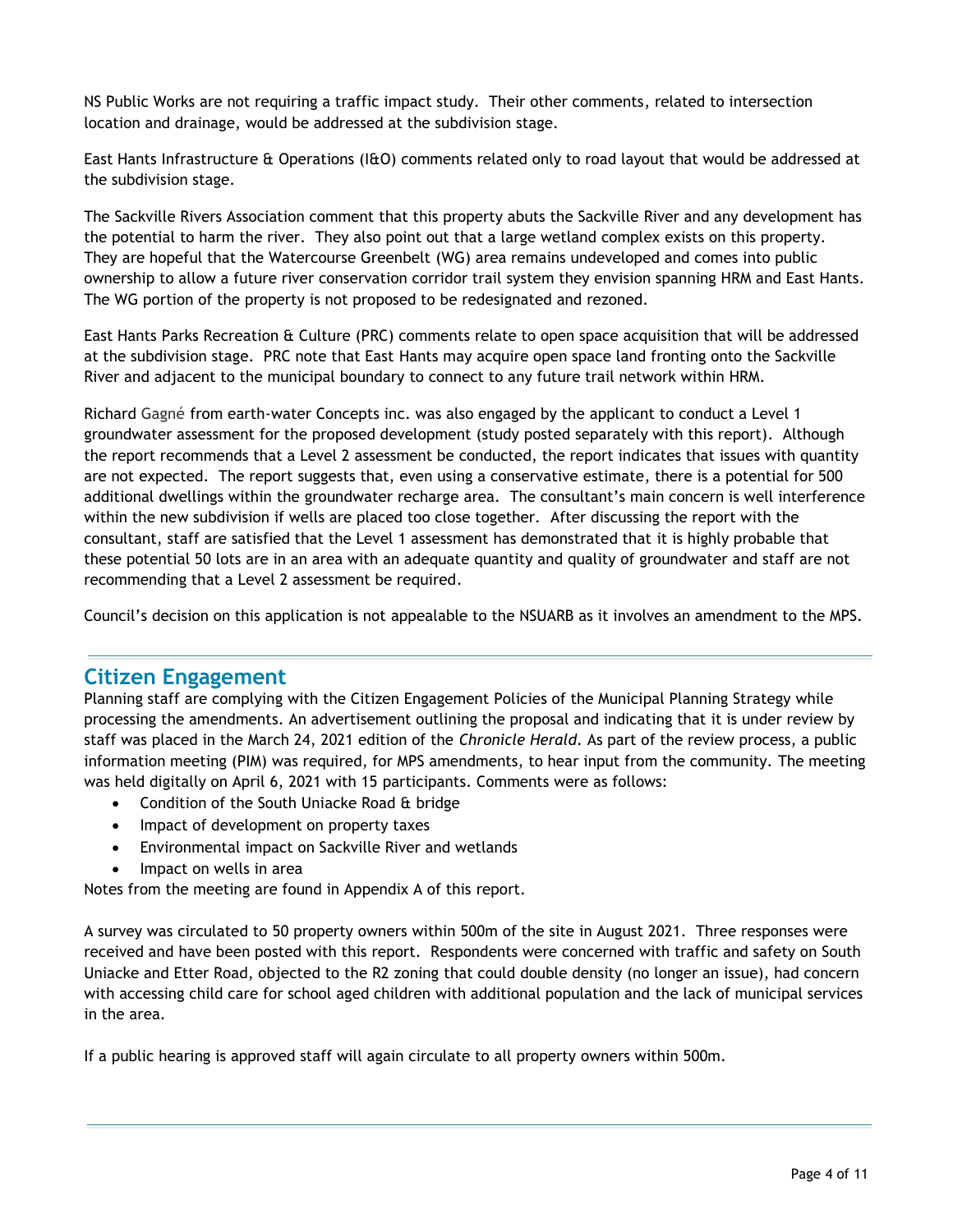# **Conclusion**

Staff will continue to review the proposal to change the subject property to the Established Residential Neighbourhood (ER) Designation and Established Residential Neighbourhood (R1) Zone. The proposed amendments will be evaluated using all applicable policies in the Municipal Planning Strategy.

Staff will make a recommendation to PAC in their final staff report.



#### **Recommendation**

That 1<sup>st</sup> Reading be given and staff authorized to schedule a public hearing.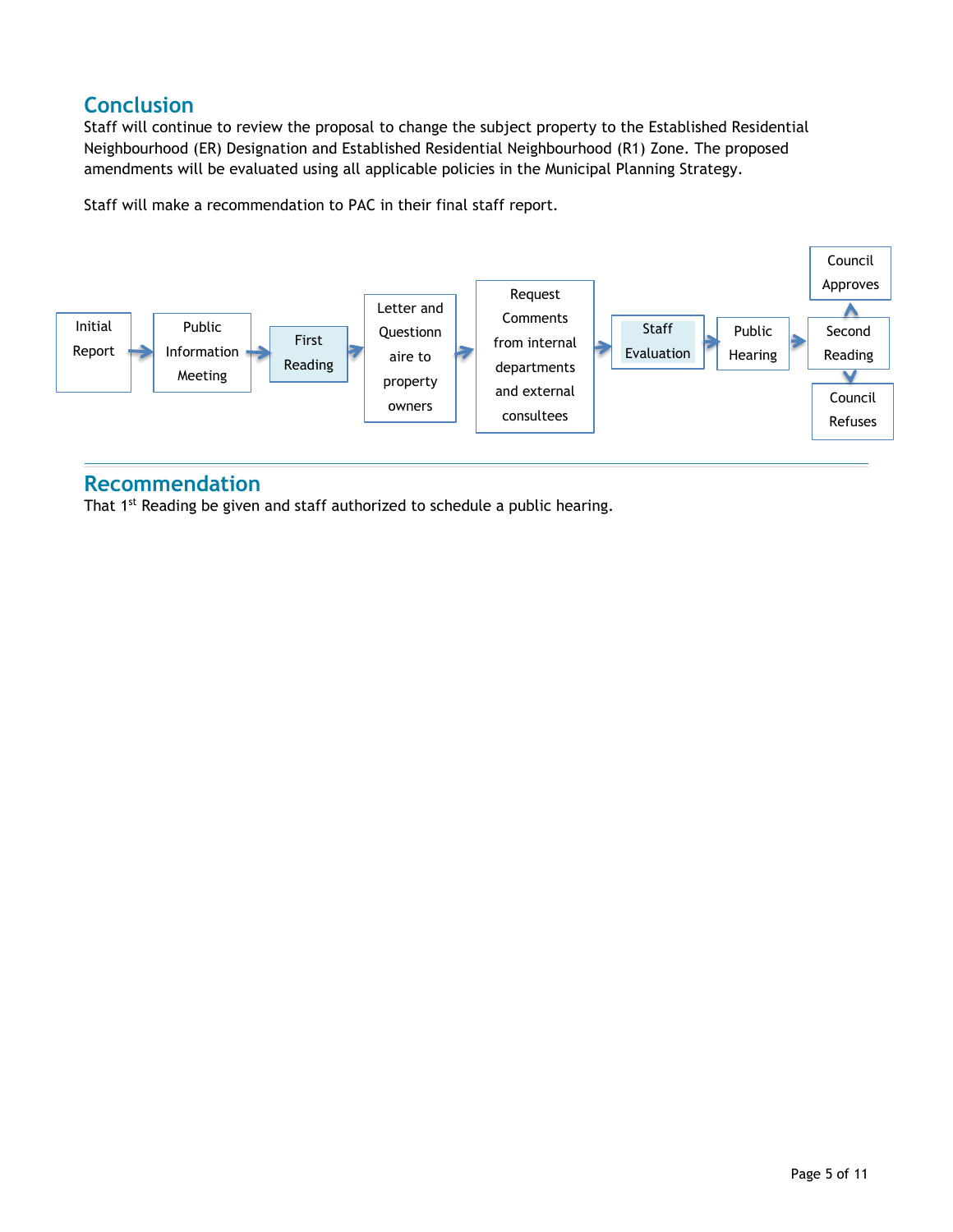#### Appendix A

# Digital Public Information Meeting – Portree JACC Enterprise Inc.

## **April 6, 2021**

| Staff:                                      | Mr. John Woodford, Director of Planning & Development<br>Ms. Jody MacArthur, Communications Officer<br>Ms. Sheralee Mitchell-MacEwan, Assistant Municipal Clerk                                                                                                                                                                                                                                                                                                                                                                                                                                                                                                                                                                                                                                                                                                                                                                                                                                                                                                                                                                                                                                                                                                                                                                                                                                                                                                                                                                                                                                                                                                                                                                                                                                                                                                                                                                                                                                                                                                                                                          |  |
|---------------------------------------------|--------------------------------------------------------------------------------------------------------------------------------------------------------------------------------------------------------------------------------------------------------------------------------------------------------------------------------------------------------------------------------------------------------------------------------------------------------------------------------------------------------------------------------------------------------------------------------------------------------------------------------------------------------------------------------------------------------------------------------------------------------------------------------------------------------------------------------------------------------------------------------------------------------------------------------------------------------------------------------------------------------------------------------------------------------------------------------------------------------------------------------------------------------------------------------------------------------------------------------------------------------------------------------------------------------------------------------------------------------------------------------------------------------------------------------------------------------------------------------------------------------------------------------------------------------------------------------------------------------------------------------------------------------------------------------------------------------------------------------------------------------------------------------------------------------------------------------------------------------------------------------------------------------------------------------------------------------------------------------------------------------------------------------------------------------------------------------------------------------------------------|--|
| Applicant:                                  | Mr. Donald Martin, President, Portree JACC Enterprise Inc.                                                                                                                                                                                                                                                                                                                                                                                                                                                                                                                                                                                                                                                                                                                                                                                                                                                                                                                                                                                                                                                                                                                                                                                                                                                                                                                                                                                                                                                                                                                                                                                                                                                                                                                                                                                                                                                                                                                                                                                                                                                               |  |
| Call to Order:                              | Mr. John Woodford, Director of Planning & Development                                                                                                                                                                                                                                                                                                                                                                                                                                                                                                                                                                                                                                                                                                                                                                                                                                                                                                                                                                                                                                                                                                                                                                                                                                                                                                                                                                                                                                                                                                                                                                                                                                                                                                                                                                                                                                                                                                                                                                                                                                                                    |  |
| Presentation:                               | Staff Presentation: Mr. John Woodford, Director of Planning & Development                                                                                                                                                                                                                                                                                                                                                                                                                                                                                                                                                                                                                                                                                                                                                                                                                                                                                                                                                                                                                                                                                                                                                                                                                                                                                                                                                                                                                                                                                                                                                                                                                                                                                                                                                                                                                                                                                                                                                                                                                                                |  |
| Applicant:                                  | Applicant Presentation: Mr. Donald Martin                                                                                                                                                                                                                                                                                                                                                                                                                                                                                                                                                                                                                                                                                                                                                                                                                                                                                                                                                                                                                                                                                                                                                                                                                                                                                                                                                                                                                                                                                                                                                                                                                                                                                                                                                                                                                                                                                                                                                                                                                                                                                |  |
| <b>Public Comments</b><br>& Staff Response: | Will there be further public consultation? Response: yes via a questionnaire &<br>$\overline{a}$<br>notification of any public hearing<br>Who are the external consultees? Response: HRM, NSTAT, NSE, Sackville Rivers<br>Assoc., municipal departments (i.e., Infrastructure & Operations, Parks,<br>Recreation & Culture)<br>Private or public roads? Response: Any new roads would have to be public<br>$\overline{\phantom{a}}$<br>Municipality aware of any future plans to repair/upgrade South Uniacke Road &<br>$\blacksquare$<br>bridge? Response: Not sure, we will ask NSTAT<br>Plan shows roads leading to HRM - what are the future plans there? Could 2nd<br>$\blacksquare$<br>access be created through HRM? Response: Not sure, we will check with HRM.<br>Roads lead to boundary because they have to, doesn't mean there are plans to<br>extend further.<br>Could each R2 lot have 2 dwellings with potentially 100 units? Response: Yes 2<br>$\blacksquare$<br>dwelling units permitted per lot, however, no ability to subdivide - would have<br>to rent them or create condominium corp.<br>Development Timing? Response: Would be 2022 at the earliest before all<br>$\blacksquare$<br>approvals are in place.<br>Are there plans to relocate mailboxes? Response: Not sure. Canada Post<br>decides on mail box locations and would get involved at the subdivision stage.<br>South Uniacke Road in poor condition. How will you make sure road is brought<br>$\blacksquare$<br>up to standard? Response: We can't, however we have written to NSTAT to<br>enquire about road and bridge condition. We rely on NSTAT to advise if their<br>infrastructure can support proposed development.<br>Impact on property taxes? Staff are not aware of a direct link between any one<br>development and taxes.<br>How to ensure there won't be an impact on the river. We will consult NSE and<br>$\overline{\phantom{a}}$<br>Sackville Rivers Assoc. There is also a minimum setback requirement.<br>Is this a one off or does it allow change elsewhere? This change just affects this<br>one property. |  |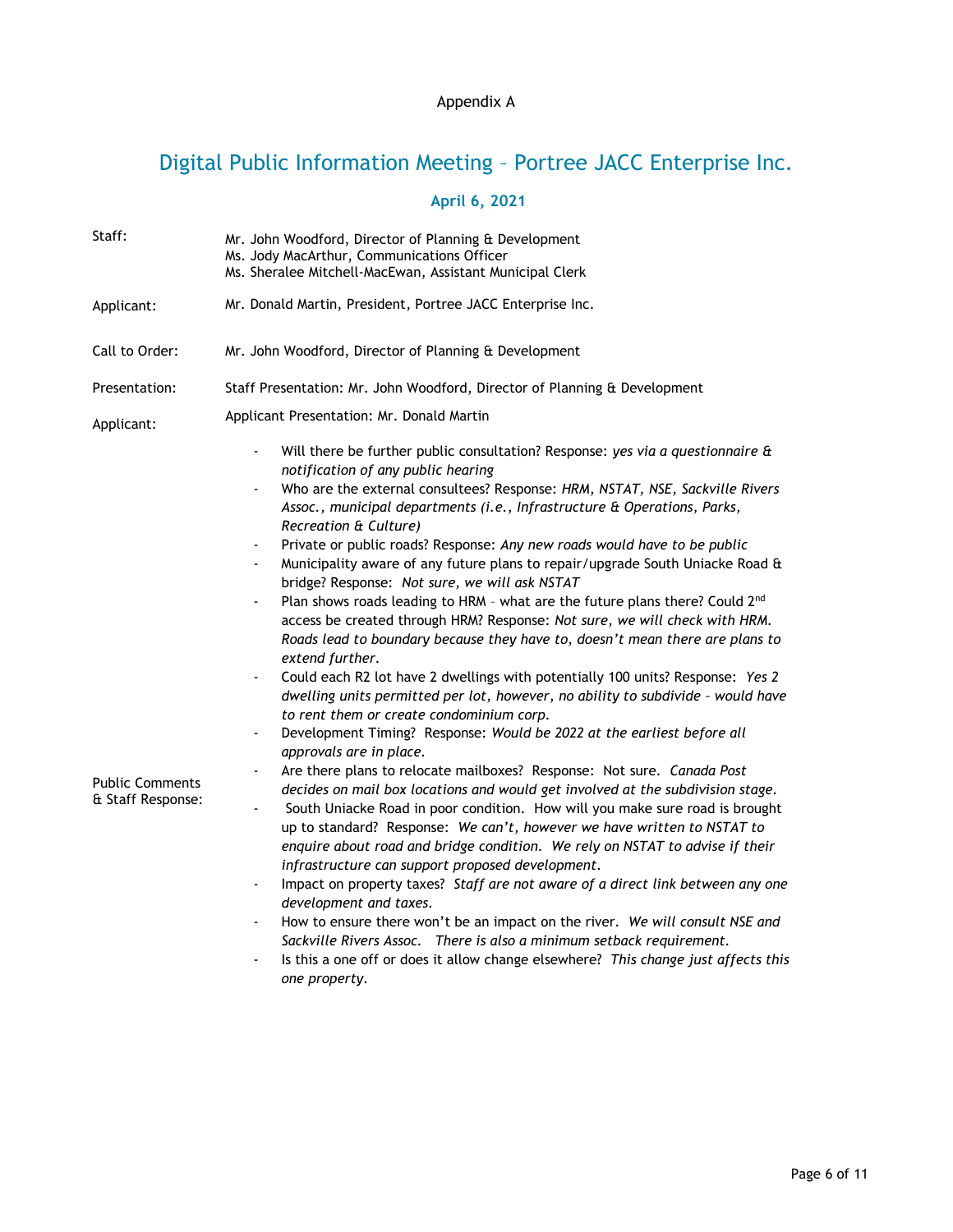#### *Appendix B – Policy Analysis*

| <b>Policy</b>              |                                                                                                                                                                                                                                                                                                                                                                     | <b>Comments</b> |
|----------------------------|---------------------------------------------------------------------------------------------------------------------------------------------------------------------------------------------------------------------------------------------------------------------------------------------------------------------------------------------------------------------|-----------------|
|                            | <b>Mount Uniacke Growth Management Area</b>                                                                                                                                                                                                                                                                                                                         |                 |
| GM16                       | Council shall encourage both<br>residential and commercial<br>development within the Mount<br>Uniacke Growth Management Area.                                                                                                                                                                                                                                       |                 |
|                            | <b>MPS Amendment Criteria</b>                                                                                                                                                                                                                                                                                                                                       |                 |
| <b>IM12</b>                | Council shall consider map<br>amendments to this Strategy when:                                                                                                                                                                                                                                                                                                     |                 |
| a)                         | A request is received for a zoning<br>amendment that is not consistent<br>with this Strategy's maps, but is<br>consistent with the intent of this<br>Strategy.                                                                                                                                                                                                      |                 |
| b)                         | Where the boundaries of the<br>comprehensively planning area are<br>altered.                                                                                                                                                                                                                                                                                        |                 |
| C)                         | Where a request for a<br>comprehensive development is made<br>and it is not already designated as<br>such; and studies show that intent of<br>the Strategy could be met through<br>said proposal.                                                                                                                                                                   |                 |
| d)                         | The boundaries of the planning area<br>are not altered.                                                                                                                                                                                                                                                                                                             |                 |
| e)                         | Housekeeping amendments are not<br>warranted.                                                                                                                                                                                                                                                                                                                       |                 |
|                            | <b>Land Use Bylaw Amendment Criteria</b>                                                                                                                                                                                                                                                                                                                            |                 |
| <b>IM13</b>                | It shall be the policy of Council to<br>consider amendments to the Land<br>Use Bylaw provided the amendment<br>is consistent with the intent of the<br>Municipal Planning Strategy.                                                                                                                                                                                 |                 |
| <b>IM14</b><br><b>IM15</b> | It shall be the policy of Council to<br>consider an application for<br>amendment to the Land Use Bylaw<br>only if the application has identified<br>a proposed use for the property.<br>Council shall give consideration to<br>both the proposed use and to the<br>impact of other uses permitted in<br>the requested zone.<br>It shall be the policy of Council to |                 |
|                            | consider an application for                                                                                                                                                                                                                                                                                                                                         |                 |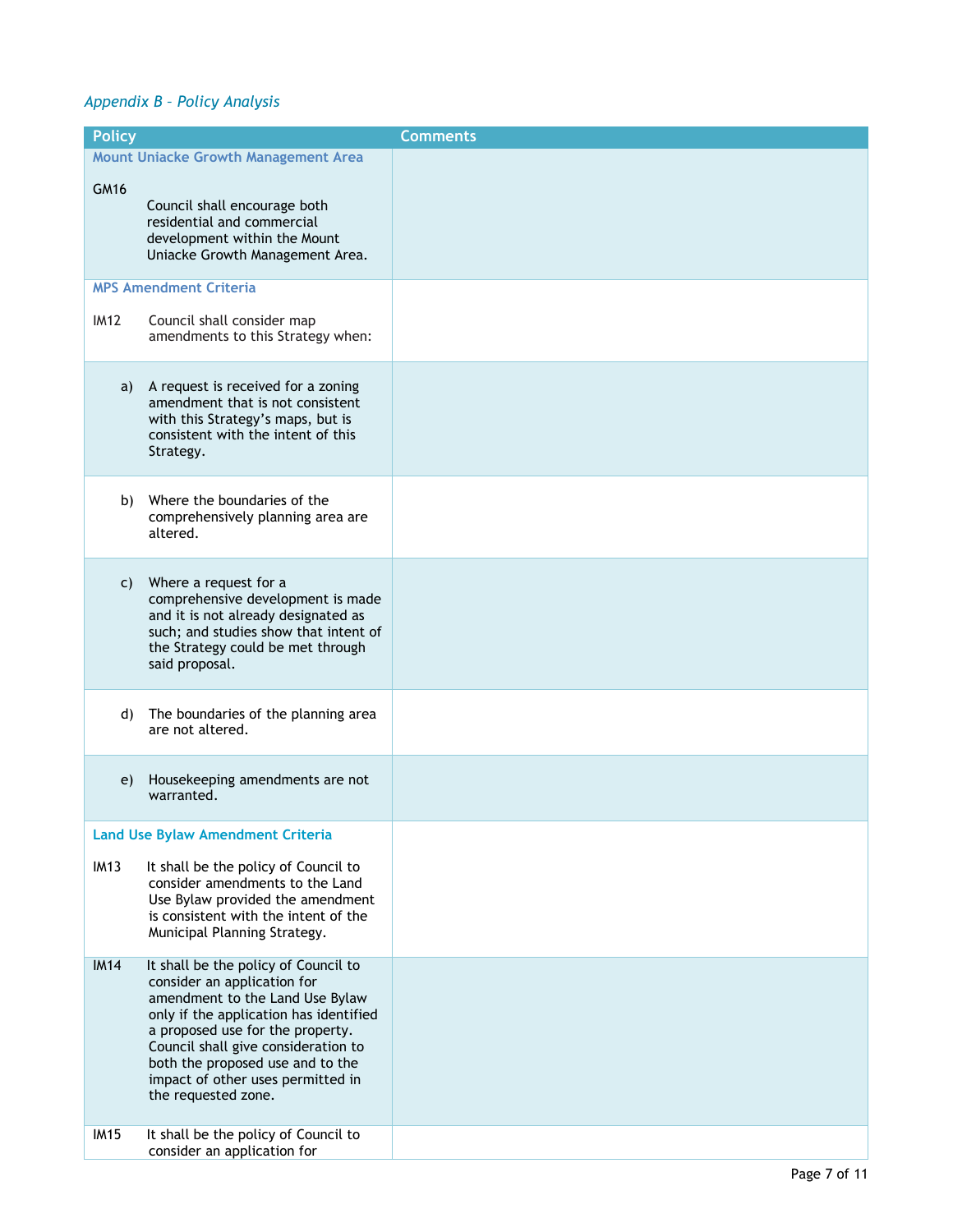|             | amendment to the Land Use Bylaw<br>only if the site meets all of the lot<br>size and zone standards for the zone<br>sought.                                                                                                                                                                                                                                |  |
|-------------|------------------------------------------------------------------------------------------------------------------------------------------------------------------------------------------------------------------------------------------------------------------------------------------------------------------------------------------------------------|--|
| <b>IM16</b> | Council shall consider the Land Use<br>Bylaw Amendments within the<br>applicable Generalized Future Land<br>Use designation as subject to the<br>policies of this Strategy                                                                                                                                                                                 |  |
| <b>IM17</b> | Council shall, in considering<br>amendments to the Land Use Bylaw,<br>in addition to all other criteria as set<br>out in the policies of this Strategy,<br>have regard for the following<br>matters:                                                                                                                                                       |  |
| a)          | Whether the proposed development<br>is in conformance with the intent of<br>this Strategy and with the<br>requirements of all other Municipal<br>Bylaws and regulations as applicable<br>matters.                                                                                                                                                          |  |
| b)          | Whether Planning Staff have<br>initiated a review of this Strategy, or<br>any of the Official Community Plan<br>documents.                                                                                                                                                                                                                                 |  |
| <b>IM18</b> | Council shall consider if the proposal<br>is premature or inappropriate by<br>reason of:                                                                                                                                                                                                                                                                   |  |
| a)          | The financial capability of the<br>Municipality to absorb any costs<br>relating to the development.                                                                                                                                                                                                                                                        |  |
| b)          | The adequacy of municipally<br>approved water and wastewater<br>services or if services are not<br>provided, the adequacy of physical<br>site conditions for private on-site<br>septic and water system. Council<br>shall consider comments from the<br>Municipal Infrastructure and<br>Operations Department or Nova<br>Scotia Environment as applicable. |  |
| C)          | The adequacy and proximity of<br>school, recreation, and any other<br>community facilities. Council shall<br>consider comments from Municipal<br>departments and the appropriate<br>School Board as applicable.                                                                                                                                            |  |
|             |                                                                                                                                                                                                                                                                                                                                                            |  |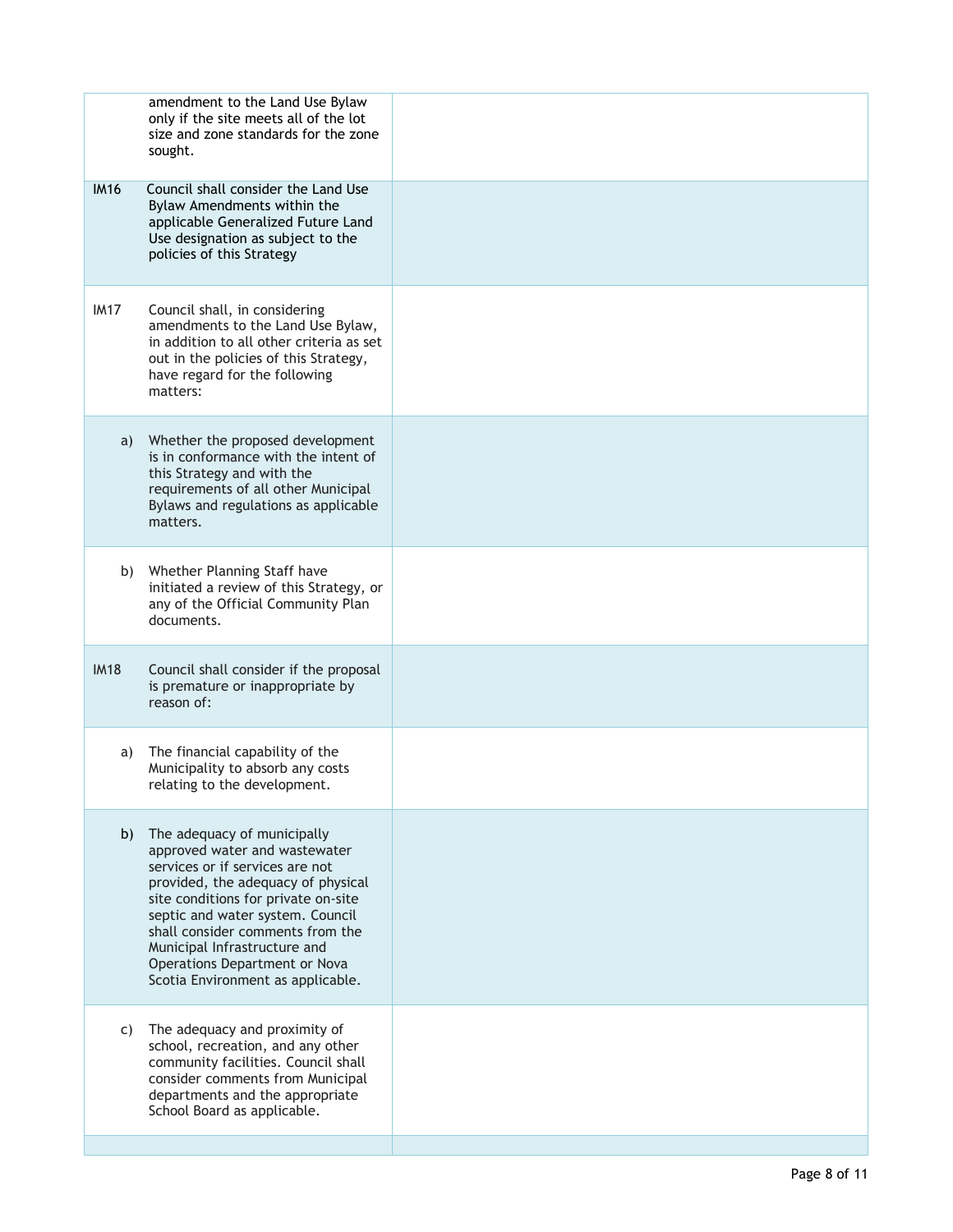| $\mathsf{d}$ | The potential for significantly<br>reducing the continuation of<br>agricultural land uses.                                                                                                                                                                                                                                                                 |  |
|--------------|------------------------------------------------------------------------------------------------------------------------------------------------------------------------------------------------------------------------------------------------------------------------------------------------------------------------------------------------------------|--|
| e)           | The adequacy of existing or<br>proposed road networks in, adjacent<br>to, or leading to the development<br>and ability of the proposed<br>development to satisfy applicable<br>stopping sight distances. Council<br>shall consider comments from the<br>appropriate Municipal Engineer<br>and/or Nova Scotia Transportation<br>and Infrastructure Renewal. |  |
| f)           | The potential for the contamination<br>of watercourses or the creation of<br>erosion or sedimentation. Council<br>shall consider comments from<br>relevant Provincial Departments as<br>applicable.                                                                                                                                                        |  |
| g)           | Creating a leap frog, scattered, or<br>ribbon development pattern as<br>opposed to compact and orderly<br>development.                                                                                                                                                                                                                                     |  |
| <b>IM19</b>  | Council shall consider if the<br>proposed development is shown on a<br>professionally drawn site plan as<br>being in compliance with the<br>applicable sections of the<br>Subdivision Bylaw, with the following<br>matters of the Land Use Bylaw:                                                                                                          |  |
| a)           | Type of use.                                                                                                                                                                                                                                                                                                                                               |  |
| b)           | Number of buildings.                                                                                                                                                                                                                                                                                                                                       |  |
| C)           | Yard setbacks.                                                                                                                                                                                                                                                                                                                                             |  |
| d)           | Height, bulk, stepback<br>requirements, and lot coverage of<br>any proposed structures.                                                                                                                                                                                                                                                                    |  |
| e)           | External appearance of any<br>structures where design standards<br>are in effect.                                                                                                                                                                                                                                                                          |  |
| f)           | Street layout and design.                                                                                                                                                                                                                                                                                                                                  |  |
|              |                                                                                                                                                                                                                                                                                                                                                            |  |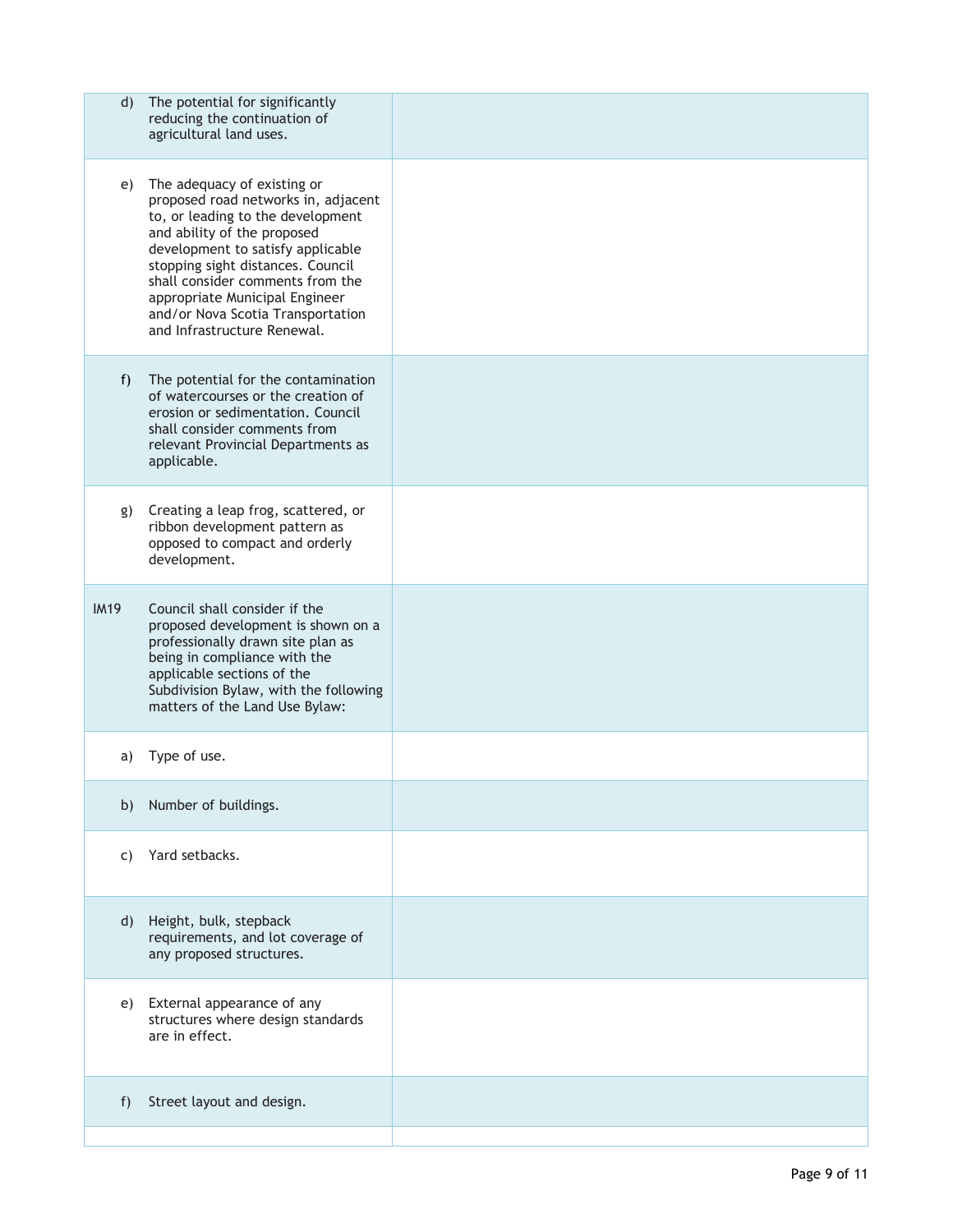| g)          | Access to and egress from the site,<br>parking.                                                                                                                                                                                                                                                                                                                                           |  |
|-------------|-------------------------------------------------------------------------------------------------------------------------------------------------------------------------------------------------------------------------------------------------------------------------------------------------------------------------------------------------------------------------------------------|--|
| h)          | Open storage and outdoor display.                                                                                                                                                                                                                                                                                                                                                         |  |
| i)          | Signage.                                                                                                                                                                                                                                                                                                                                                                                  |  |
| j)          | Similar matters of planning concern.                                                                                                                                                                                                                                                                                                                                                      |  |
| <b>IM20</b> | Council shall consider the suitability<br>of the proposed site in terms of the<br>environmental features of the site,<br>particularly susceptibility to flooding<br>and other nuisance factors, and<br>where applicable, comments from<br>relevant Provincial Departments<br>concerning the suitability of the site<br>for development.                                                   |  |
| <b>IM21</b> | Council shall consider the provision<br>of buffering, screening, and access<br>control to minimize potential<br>incompatibility with adjacent and<br>nearby land uses, rail lines and<br>traffic arteries.                                                                                                                                                                                |  |
| IM22        | Council shall consider the extent to<br>which the proposed development,<br>where applicable, provides for<br>efficient pedestrian circulation and<br>integrates pedestrian walkways and<br>sidewalks within adjacent<br>developments.                                                                                                                                                     |  |
| IM23        | Council shall consider the proposed<br>development is shown to manage<br>stormwater on-site in a manner<br>which does not negatively impact on<br>other properties.                                                                                                                                                                                                                       |  |
| IM24        | Council shall consider massing, and<br>compatibility of the proposed<br>development's external appearance<br>with adjacent buildings by means of<br>design features, roof type, exterior<br>cladding materials, and overall<br>architectural style that is reasonably<br>consistent with the style and<br>character of the community or<br>compliments the character of the<br>community. |  |
| IM25        | Council shall consider the following<br>matters in Growth Management<br>Areas and other areas where<br>applicable to determine if the                                                                                                                                                                                                                                                     |  |